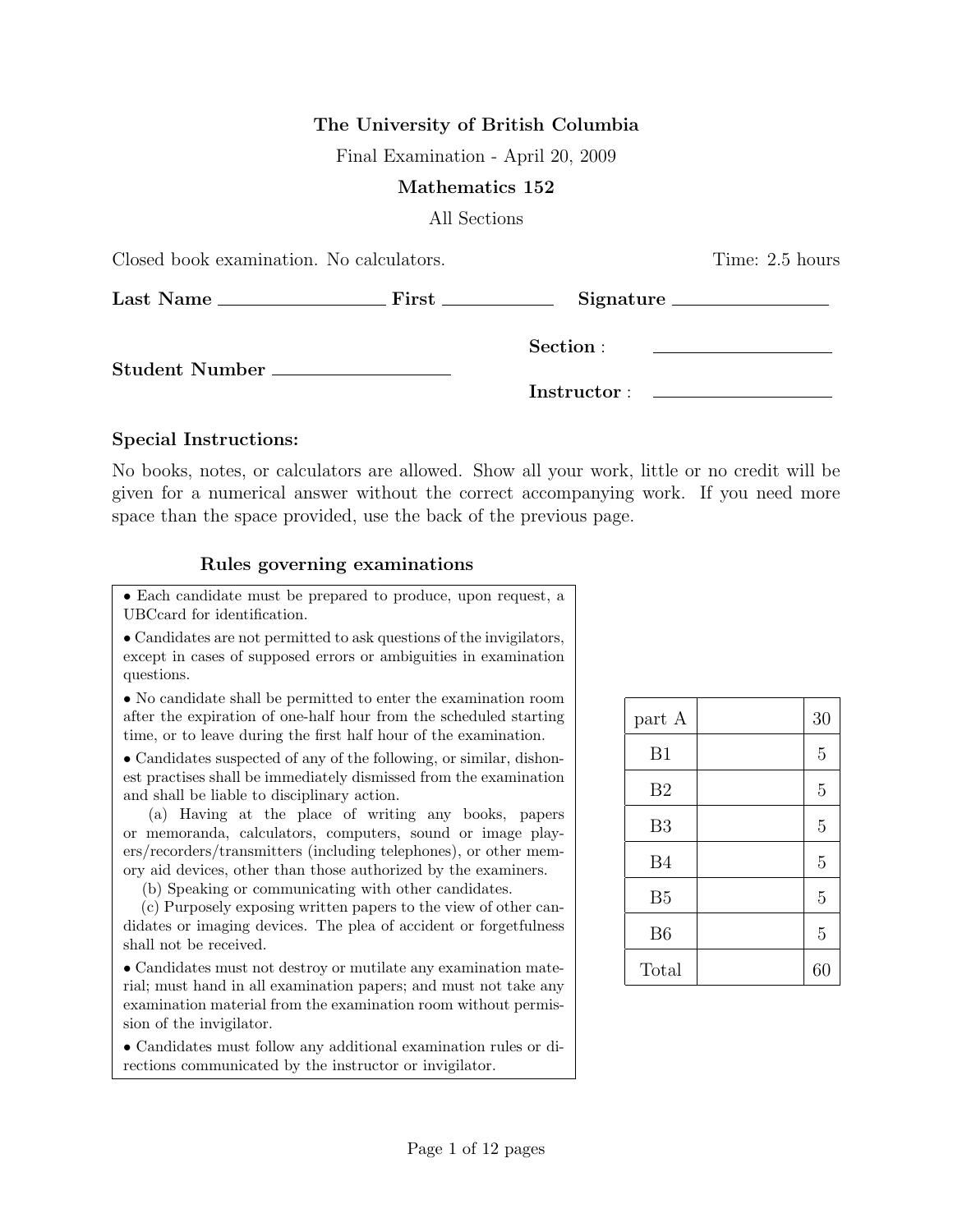# Part A - Short Answer Questions, 1 mark each

A1: Evaluate  $(1, 2, -1) \times (4, -2, 1)$ .

A2: A linear system of three equations in four unknowns has

- (a) always a unique solution.
- (b) either a unique solution or no solutions.
- (c) either a unique solution or an infinite number of solutions.
- (d) either no solutions or an infinite number of solutions.
- A3: An electrical network with 2 voltage sources, 3 current sources, 5 resistors (all given) arranged in 6 elementary loops can be described using the loop current technique described in the notes and computer labs as a linear system with the following number of unknowns:
	- (a) 6
	- (b) 8
	- $(c)$  9
	- (d) 11
- A4: An electrical network with 2 capacitors, 3 inductors, 5 resistors (all given) arranged in 6 elementary loops can be described as a system of the following number of differential equations:
	- (a) 5
	- (b) 6
	- (c) 8
	- (d) 16

A5: Find the determinant of the matrix

$$
\begin{bmatrix} 2 & -1 & 6 \ 0 & 0 & 2 \ 0 & 1 & 8 \end{bmatrix}
$$

**A6:** For what values of  $\lambda$  does the matrix

$$
\begin{bmatrix} 3+\lambda & 2\\ 2 & 3+\lambda \end{bmatrix}
$$

not have an inverse?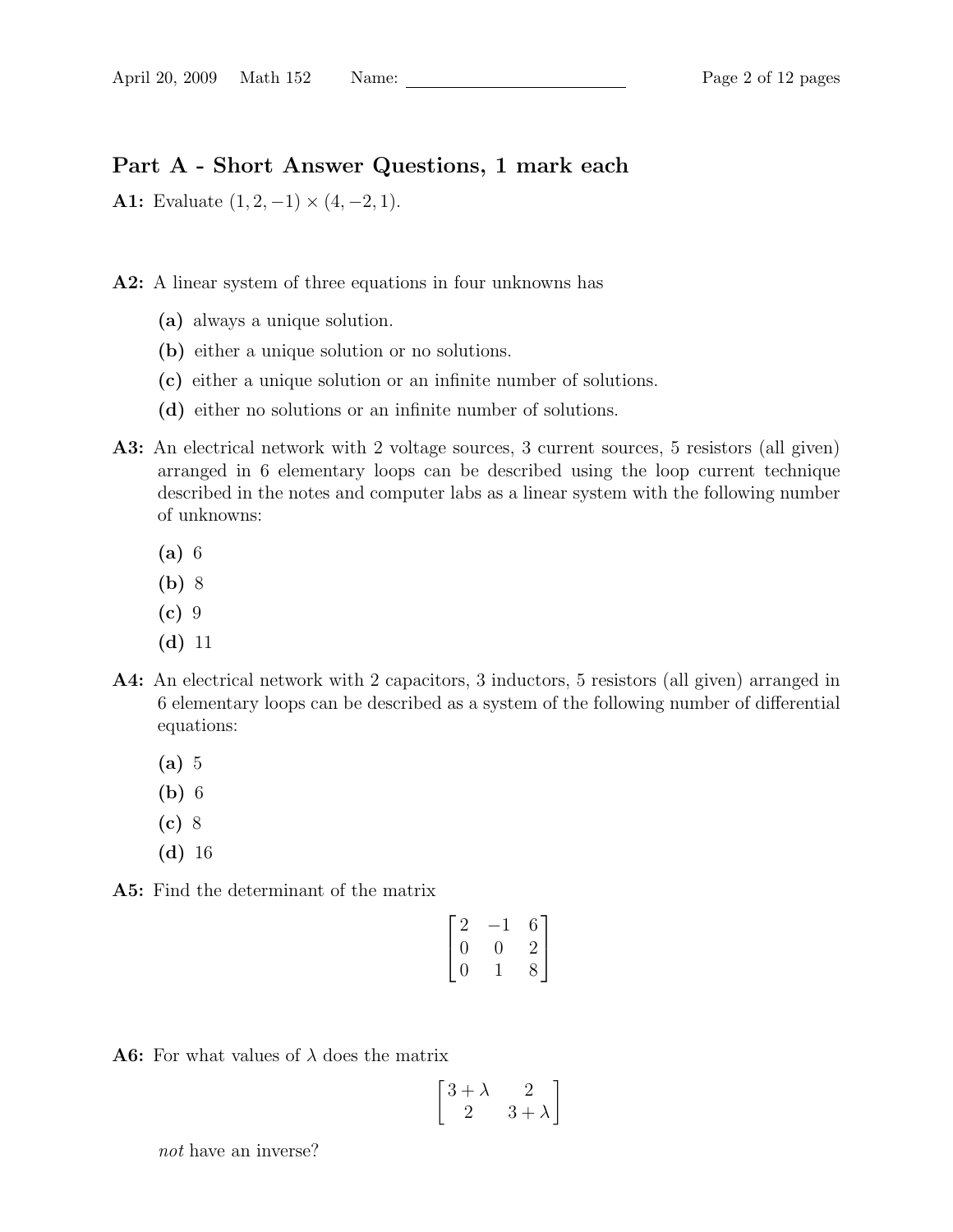

- A7: Consider the circuit above. Write a linear equation for the loop currents as shown in the figure that represent Kirchhoff's voltage law around the loop that corresponds to loop current  $i_1$ .
- A8: Find the inverse of the matrix  $\begin{bmatrix} 1 & 1 \\ 0 & 1 \end{bmatrix}$
- A9: Are  $\mathbf{a} = (1, 2, 4)$  and  $\mathbf{b} = (6, -2, 3)$  orthogonal to each other? Justify briefly.
- A10: What is the area of the parallelogram with sides given by the vectors  $\mathbf{a} = (1, 2)$  and  $$
- **A11:** Do the vectors  $(1, 1, 1), (1, 2, 3), (1, -7, 0)$  form a basis of  $\mathbb{R}^3$ ? Justify briefly.
- A12: You are solving a linear system of equations. You enter the system and right hand sides as an augmented matrix. The reduced row echelon form of this augmented matrix is given below:

| $\lceil 1 \rceil$ | $\overline{2}$ | 0 <sup>1</sup>                       |                                             |
|-------------------|----------------|--------------------------------------|---------------------------------------------|
| $\overline{0}$    | $\overline{0}$ | $\begin{matrix} 1 \\ 0 \end{matrix}$ |                                             |
| $\mid 0$          | 0              |                                      | $\begin{bmatrix} 2 \\ 5 \\ 0 \end{bmatrix}$ |

Find all the solutions to the system (if any).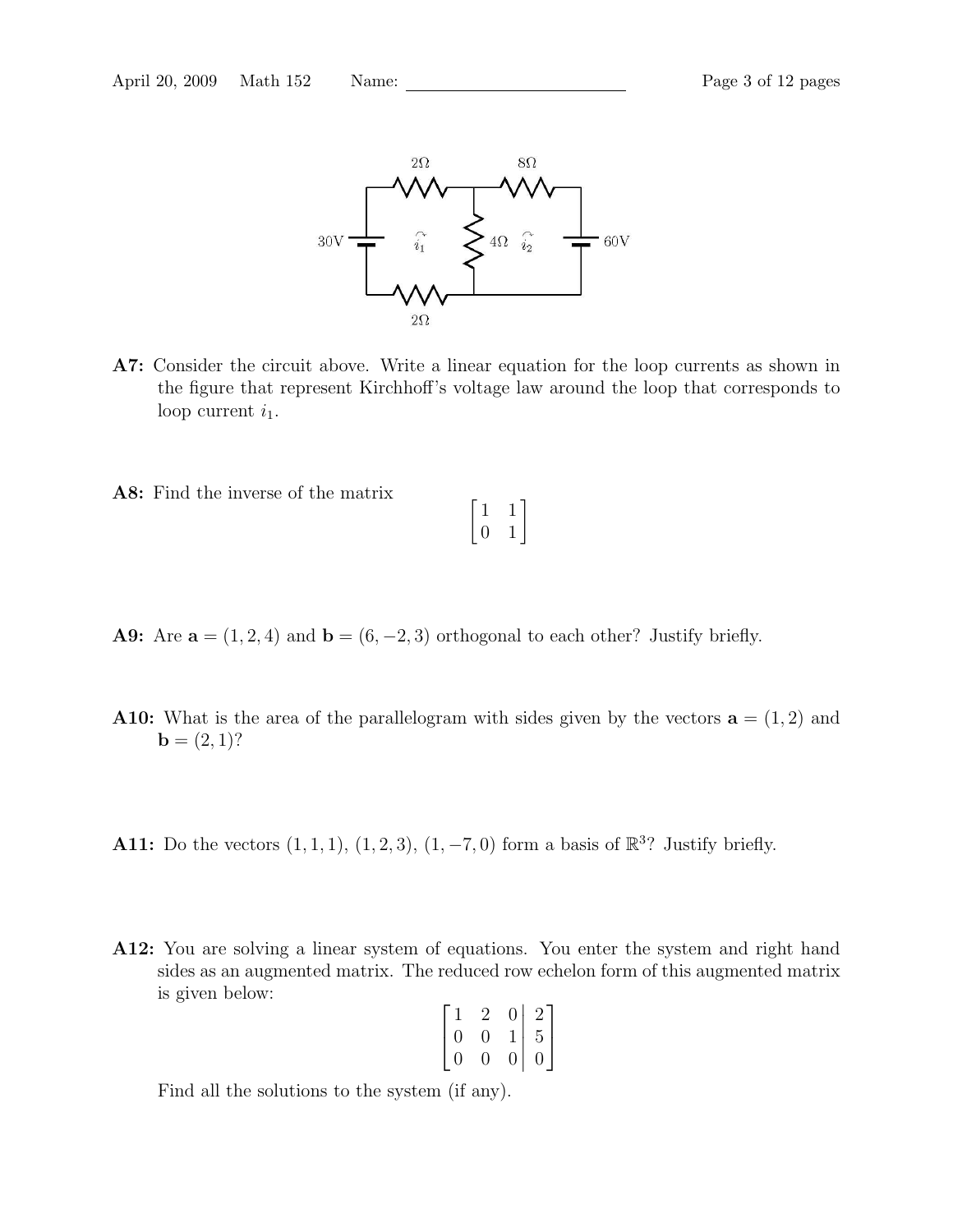A13: What is the matrix representation of the 2D projection onto the x axis?

A14: The variables x and y are defined by the MATLAB commands

 $x = [1 \ 0 \ 2];$ y = [3 2 1];

which of the following MATLAB commands will result in an error message?

- $(a)$  dot $(x,y)$
- (b)  $cross(x,y)$
- (c) x.\*y
- (d) x\*y

A15: The variable A is defined by the MATLAB command

A=[1 2 3; 4 5 6];

What is the result of the command  $A(2,1)$ ?

A16: A matrix A is entered into MATLAB. The eigenanalysis of A is performed using the command  $[T D] = eig(A)$  which gives the following results:

 $T =$ 0.7071 0.5257 0.7071 0.8507  $D =$ 2.0000 0 0 3.0000

Using these results, determine  $A^{5}[1, 1]^{T}$ :

(a)  $[32, 32]^T$ (b)  $[32, 243]^T$ 

- (c)  $[1, 1]^T$
- (d)  $[243, 243]^T$

**A17:** The linear transformation  $T : \mathbb{R}^3 \to \mathbb{R}^3$  is given by

 $T(x, y, z) = (2x + 2y, 3x + 3z, x + y + z).$ 

Write the matrix representation of T.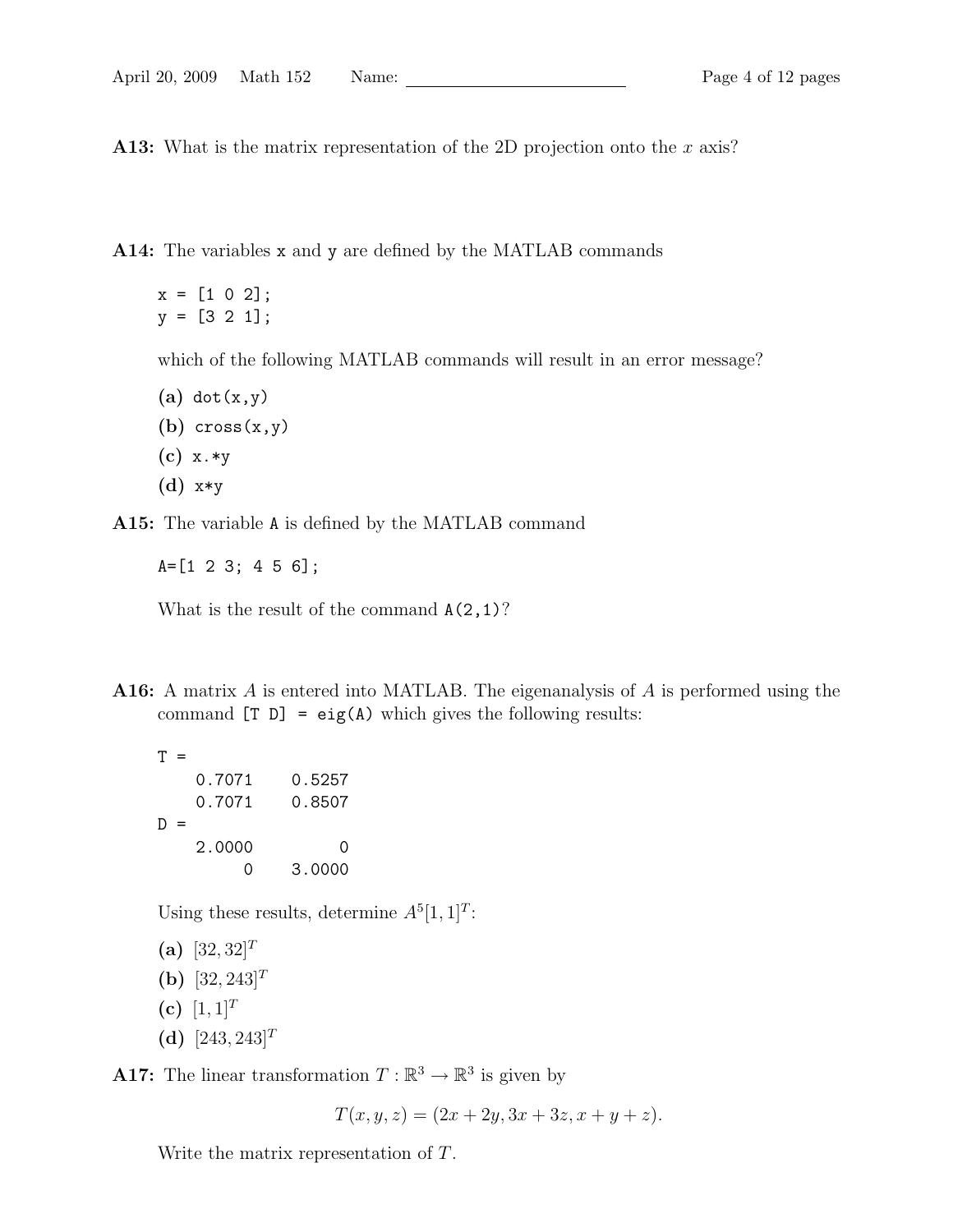A18: Write down the matrix A that will result from the following lines of MATLAB code:

```
A = zeros(3,3);c=[1 2 3];
A(3,:) = -c;for i=1:2
    A(i, i+1) = 1;end
```
For questions  $A19-A23$  below, u and z are the complex numbers given below:

$$
\begin{array}{rcl} u & = & i+1 \\ z & = & 2-i \end{array}
$$

A19: Evaluate  $u + 2z$ . Your answer should be in the form  $a + ib$  where a and b are real numbers.

**A20:** Evaluate  $|z|$ .

**A21:** What is the polar representation of  $u$ ?

A22: Evaluate uz. Put your answer in the form  $a + ib$  where a and b are real numbers.

**A23:** Evaluate  $u/z$ . Put your answer in the form  $a + ib$  where a and b are real numbers.

**A24:** If  $a = (1, -1, 1)$  and  $b = (2, 3, 4)$  find proj<sub>a</sub>b.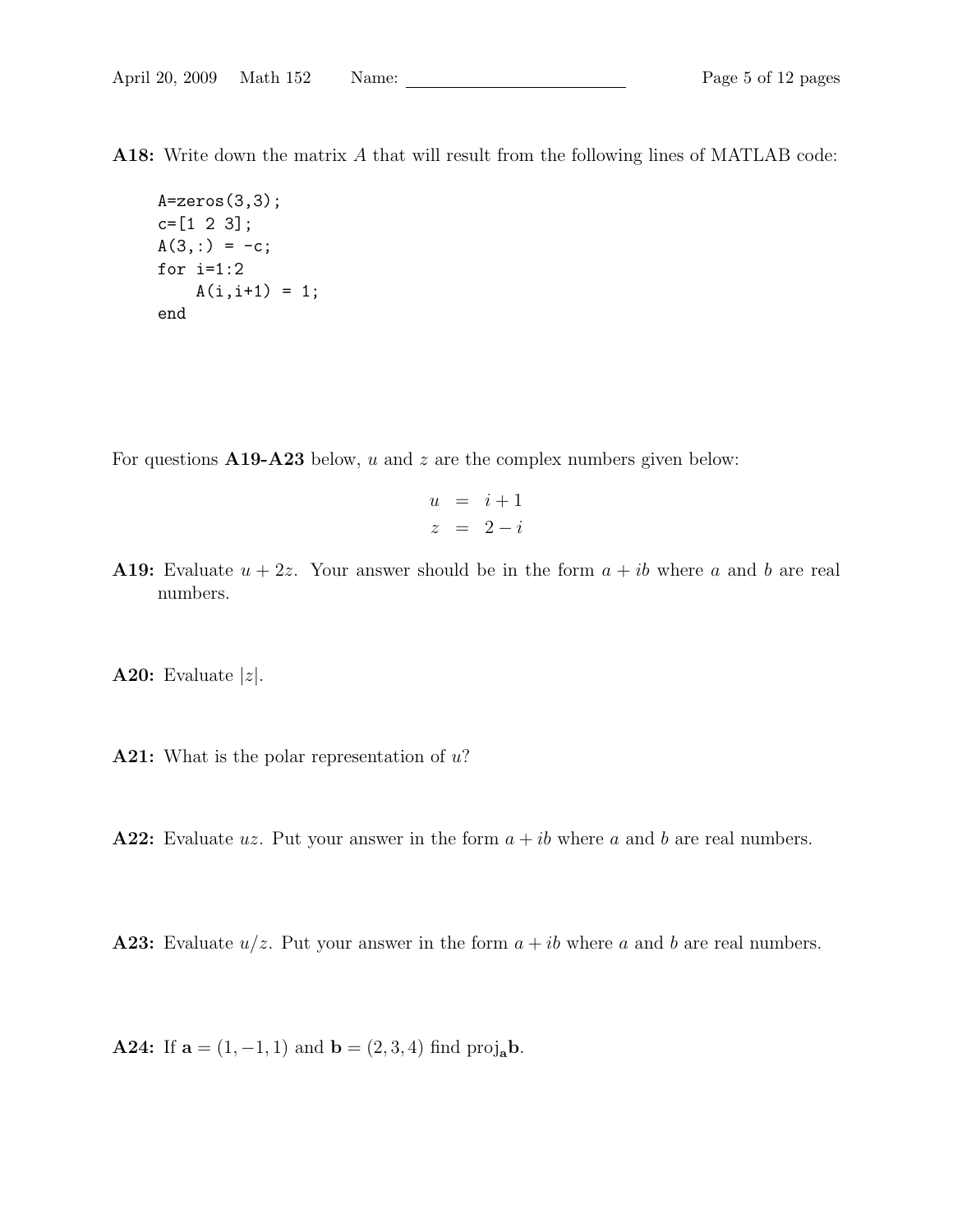**A25:** If  $\mathbf{a} = (1, -1, 1)$  find the matrix representation of  $\text{proj}_{\mathbf{a}}$ .

A26. Find all roots z of

$$
z^3 - 1 = 0
$$

Put all your answers in the form  $z = a + ib$  where a and b are real numbers.

- A27: Consider the matrix which represents 2D reflection through the line  $y = 10x$ . What are the eigenvalues of this matrix?
- **A28:** A is a  $3 \times 4$  matrix. The entries of the first two rows are filled with random integers from 1 to 1000. The third row is the sum of the first two rows. What is the most likely value for the rank of A? Justify briefly.
- A29: Write down the values of  $x0$  and  $x1$  that will result from the following lines of MAT-LAB code:

```
x0=1;
x1=1;for i=1:3xnew = x0+x1;x0=x1;x1=xnew;
end
```
**A30:**  $T : \mathbb{R}^3 \to \mathbb{R}^4$  is a linear transformation such that  $\mathbf{x} = \mathbf{0}$  is the only vector **x** such that  $T\mathbf{x} = \mathbf{0}$ . What is the reduced row echelon form of the matrix representation of T?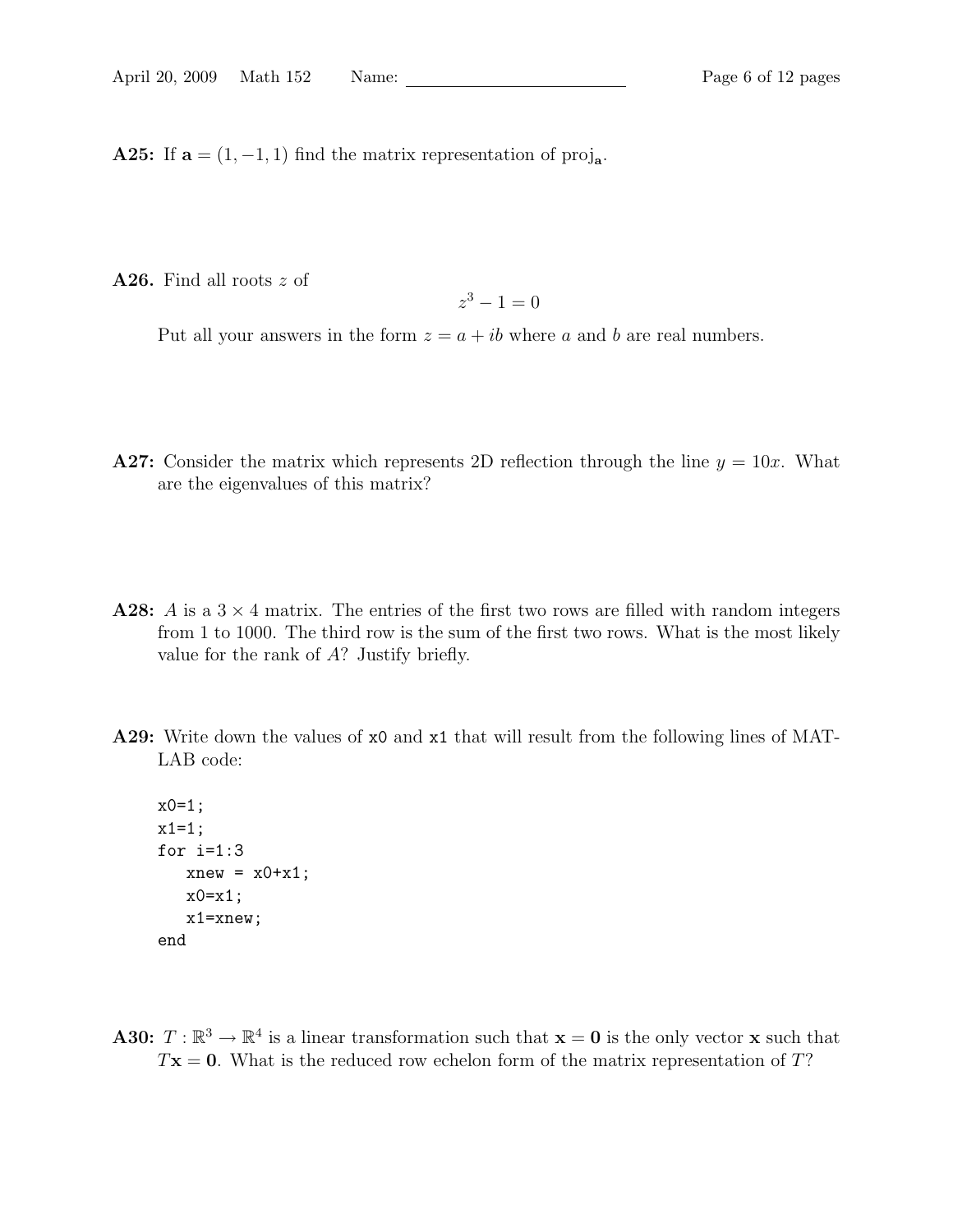# Part B - Long Answer Questions, 5 marks each

- B1: Three friends, Hiro, Wan and Bob together have \$16. Hiro has twice as much money as Bob and Wan has \$1 more than Hiro.
	- (a) [2 marks] Let  $\mathbf{x} = (x_1, x_2, x_3)^T$  be the vector of unknowns, where  $x_1$  is the amount of money that Hiro has,  $x_2$  the amount that Wan has,  $x_3$  the amount that Bob has. Describe the information above as a linear system in the form

$$
A\mathbf{x} = \mathbf{b}
$$

(write  $A$  and  $b$  with specific values).

- (b) [1] Write the system you found above in augmented matrix form.
- (c) [2] Solve the system above using Gaussian elimination on the augmented matrix. How much money do each of the three friends have?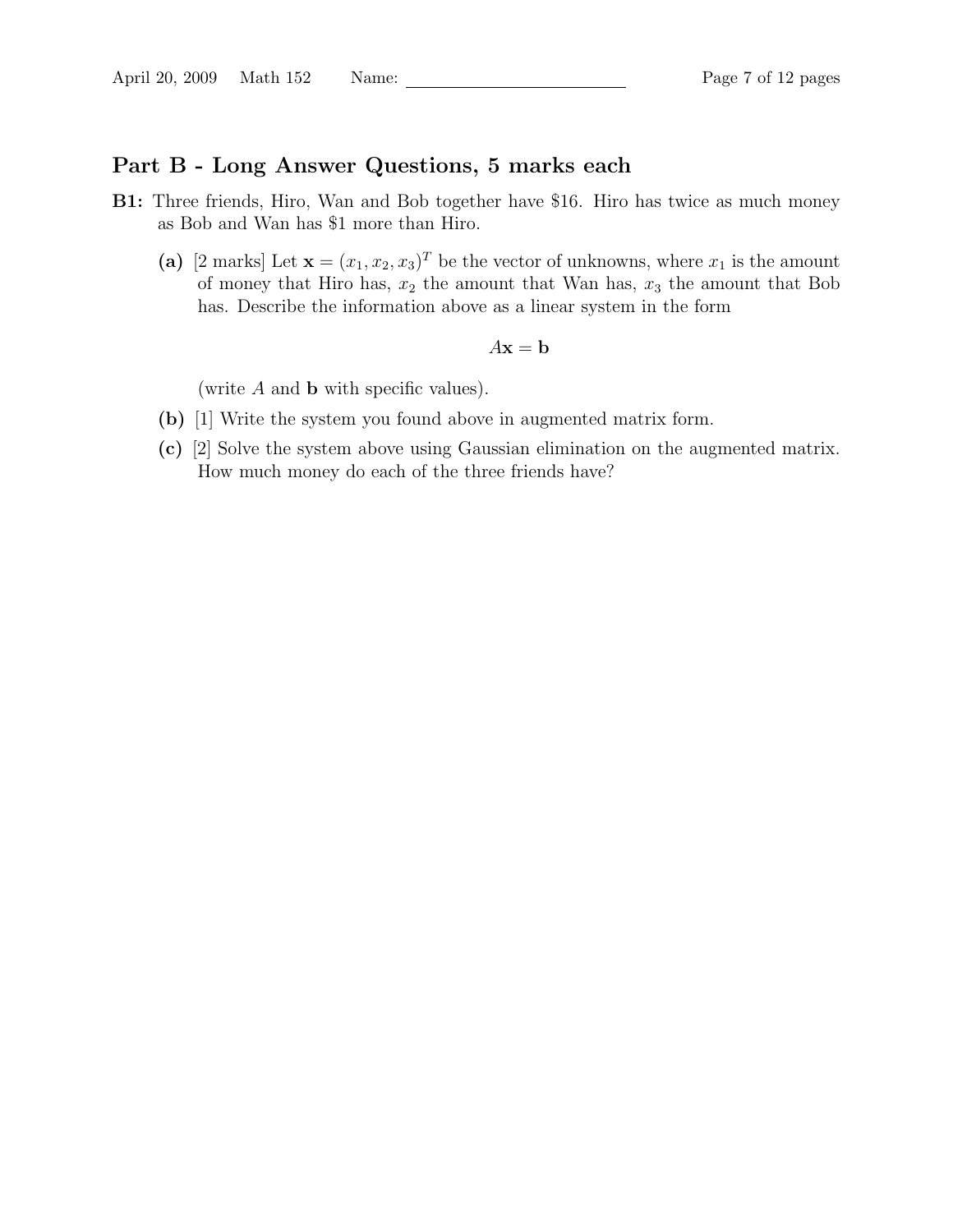**B2:** Let  $P$  be the plane defined by

$$
x + 2y + 3z = 1
$$

(a) [2 marks] Consider the intersection of  $P$  with a second plane  $Q$  defined by

$$
2x - y - z = 0
$$

This intersection is geometrically a line. Find a parametric description of this line.

(b) [3] Find the point on  $P$  closest to the point  $(2, 0, 0)$ .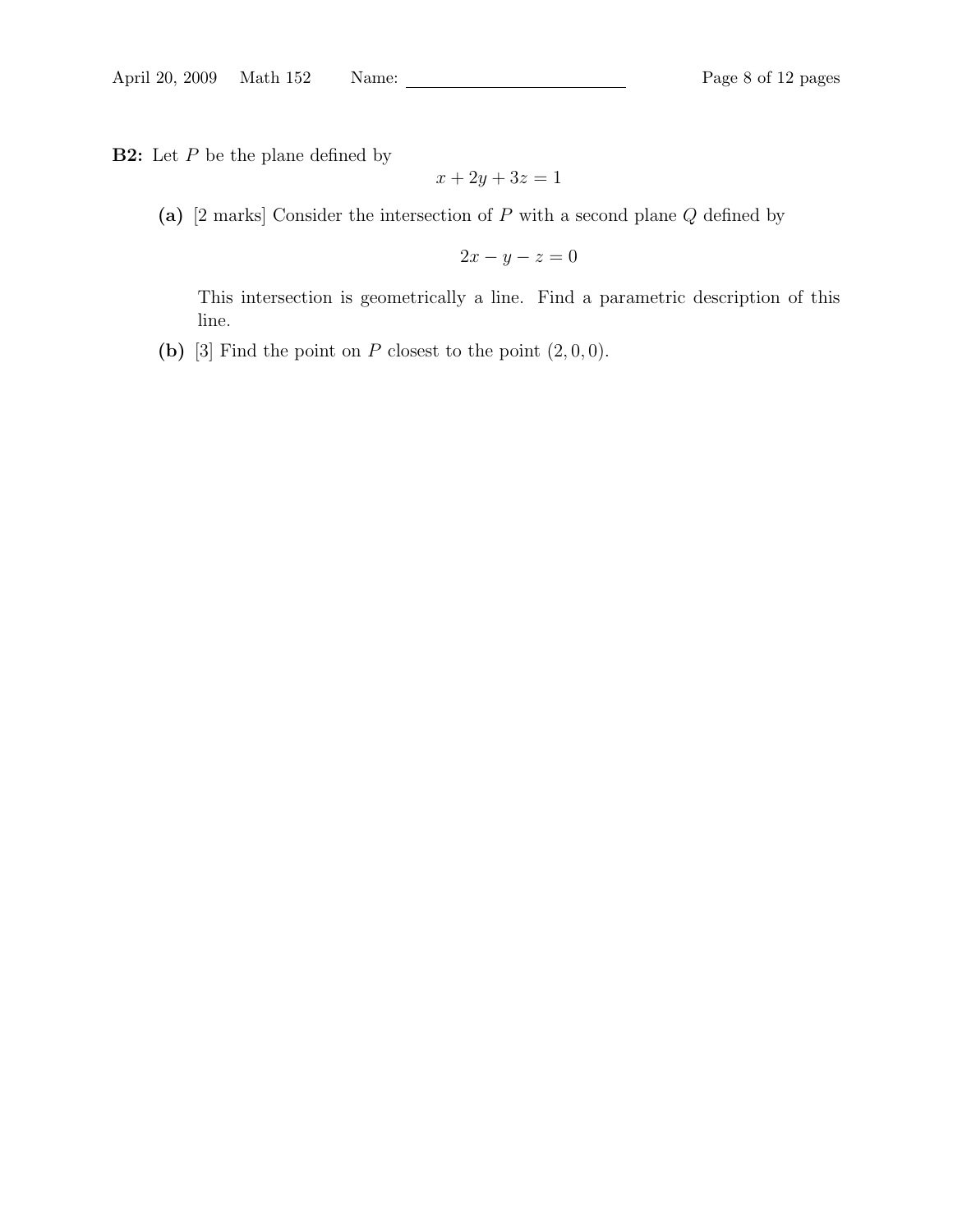B3: Consider

$$
A = \begin{bmatrix} -2 & 0 & 3 \\ -3 & 1 & 3 \\ 2 & 0 & -1 \end{bmatrix}
$$

(a) [2 marks] Find the eigenvalues of A. Hint: -4 is one of the eigenvalues.

(b) [3] Find a basis of eigenvectors of A.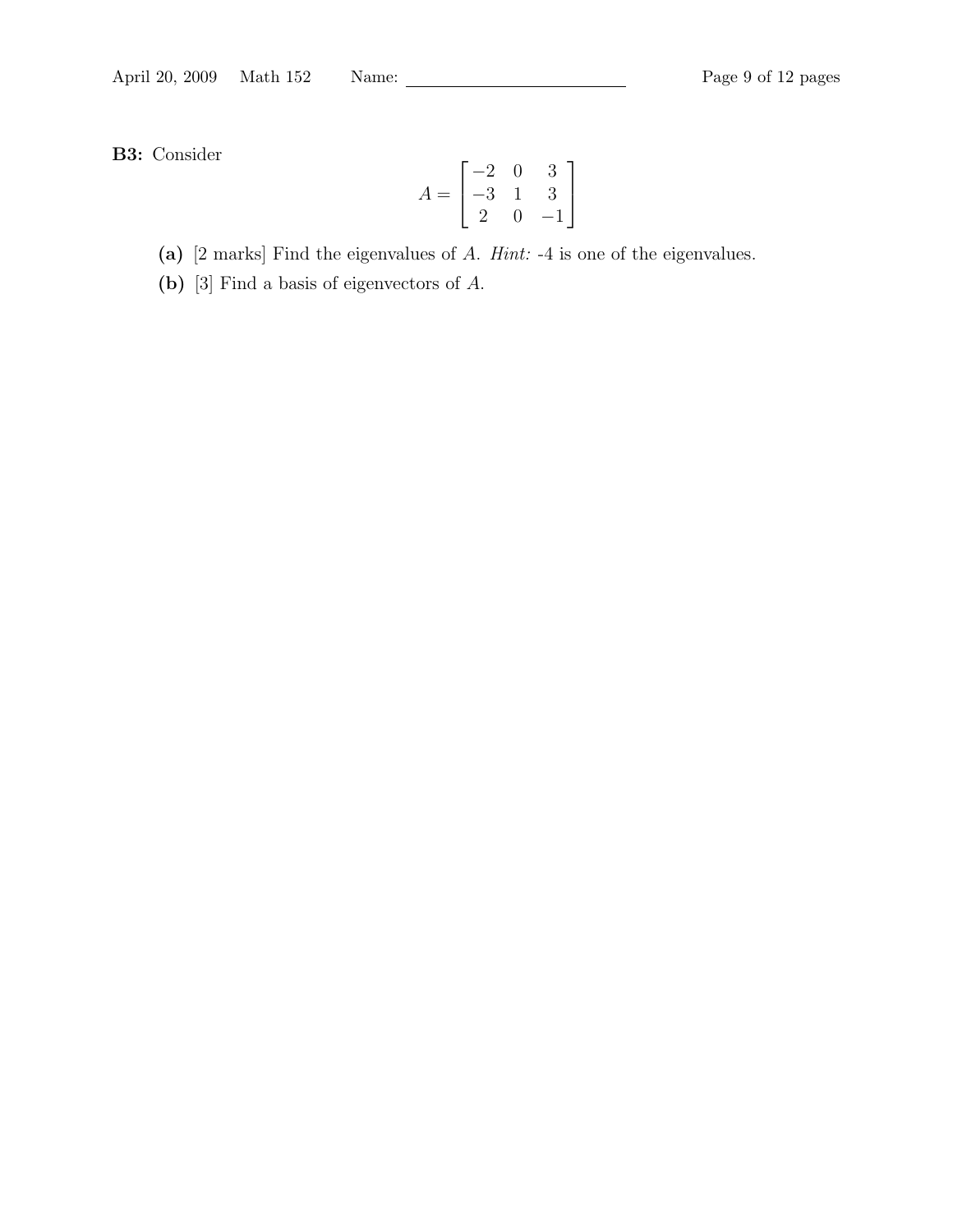B4: Consider the differential equation system

$$
\frac{dy_1}{dt} = ay_1 - 3y_2
$$
  

$$
\frac{dy_2}{dt} = -3y_1 + ay_2
$$

where  $a$  is a real parameter.

(a) [1 point] Let

$$
\mathbf{y}(t) = \begin{bmatrix} y_1(t) \\ y_2(t) \end{bmatrix}.
$$

Write the matrix  $A$  so that the system above is written

$$
\frac{d\mathbf{y}}{dt} = A\mathbf{y}.
$$

- (b) [2] Find the eigenvalues and eigenvectors of A when  $a = 1$ .
- (c) [1] Write the general solution to the differential equation system when  $a = 1$ .
- (d) [1] For what values of a (if any) do all solutions of the system satisfy  $y_1(t) \rightarrow 0$ and  $y_2(t) \to 0$  as  $t \to \infty$ ?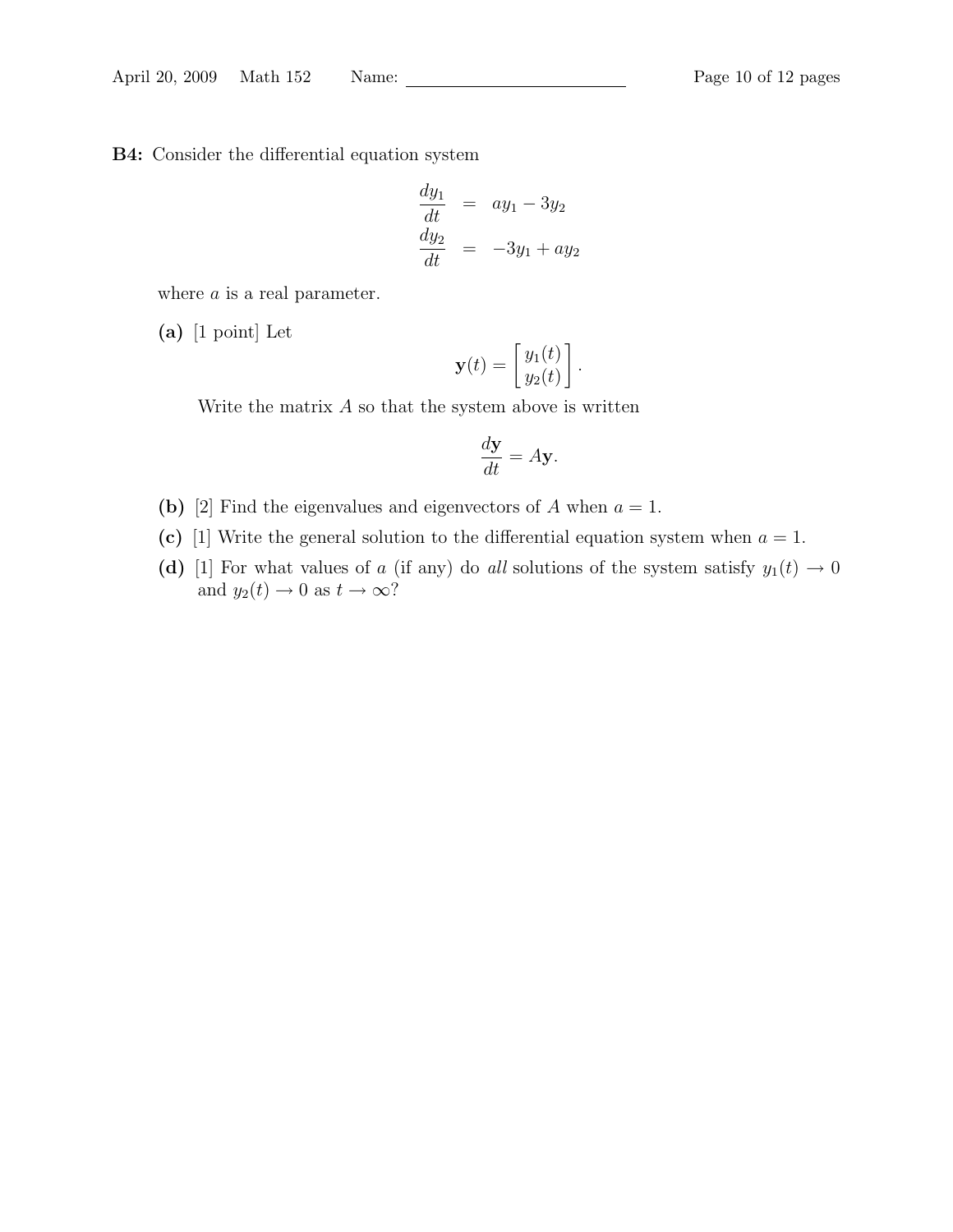B5: Consider the differential equation system

$$
\frac{d\mathbf{x}}{dt} = A\mathbf{x}
$$

where A has eigenvalues  $\lambda_1 = -1 + i$  and  $\lambda_2 = -1 - i$  with corresponding eigenvectors

$$
\mathbf{k}_1 = [1 + i, 1 - i]^T
$$
, and  $\mathbf{k}_2 = [1 - i, 1 + i]^T$ 

- (a) [2 marks] Write the general solution of the DE system.
- (b) [3] Find the solution (written in terms of real functions of t) that satisfies initial conditions  $\mathbf{x}(0) = [1, 2]^T$ .